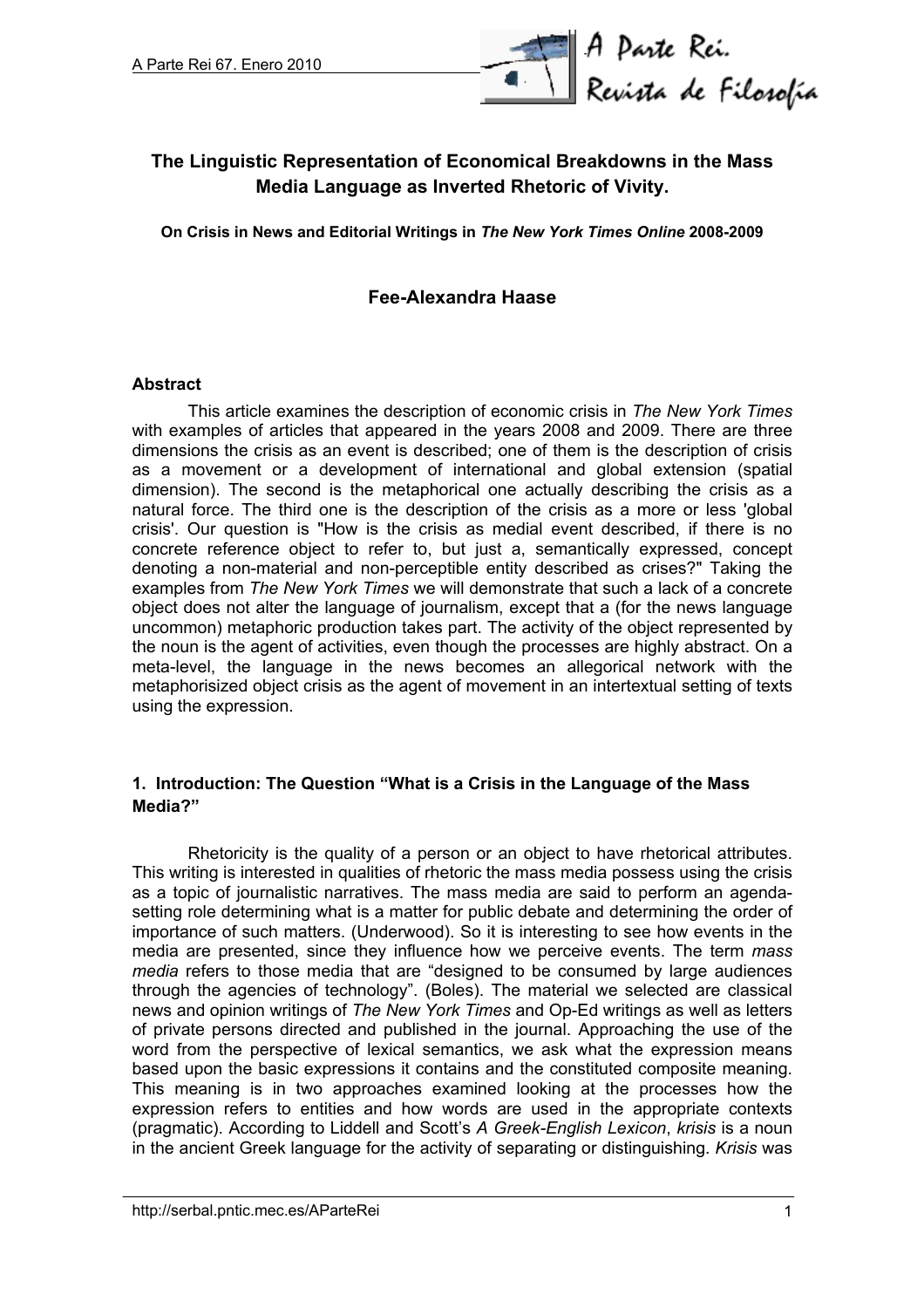first used for a decision or judgement by the sophist Parmenides. Herodote used it for a dispute (5, 5 and 7, 26). *Krisis* means *A. separating, distinguishing*, *2. decision, judgement*, *3. choice, election*, *4. interpretation of dreams or portents.* (*A Greek-English Lexicon*). *Krisis* has the definitions a separating, sundering, separation, a trial, contest, selection, judgment, opinion, and decision. (*Theological Dictionary of the New Testament*). The word *krisis* in the *Bible* is translated as 'judgment'. English 'crisis' means 'a turning point for better or worse' in the progress of an affair or a series of events. The contributions of *The New York Times* are hard news, soft news and opinion writing. Hard news are descriptive covering the basic elements of the event (the W-questions), soft news are narrative, and opinion writing is an argumentative text type. Rhetorical figures are in literature and linguistics all language figurations deviating from the normal linguistic usage. With the tropes the text deviates from the direct sense of the word. *Elocutio* is the range for the placement of things (*res*) according to words (*verba*). Categories that can be considered for style qualities (*virtutes dicendi*) are language correctness (*puritas*), clarity (*perspicuitas*) of the language, their suitability (*aptum*) and shortness of the expression (*brevitas*). They have direct attention on the statement by the decoration and elegance of the speech (*ornatus*). In the mass media language the language is basically not rhetorical, since it shall refer directly to the events reported. This is especially mandatory, when hard news are reported. Chandler in *Semiotics for Beginners* wrote: "Language is not a neutral medium. In common usage we refer dismissively to 'heated rhetoric', 'empty rhetoric' and 'mere rhetoric'. […] 'Facts' do not 'speak for themselves'." (Chandler). The semiotic perspective here mentioned reminds us to the situation of the recipients, the readers, that get the news of a *crisis* presented in a continuous stream of developments of local events that are all considered a part of a whole event. The term itself is no longer covered by meanings we showed above as the original meanings of the word *krisis* in ancient Greek language. On the other hand the term used in *The New York Times* is an abstractum and as such it is a semiotic signifier. This signifier signifies events related to it or refers to itself. News language does not give any definitions. The global crisis as a movement of negative worldly effects interpreted as an allegory stands in the tradition of allegories of the world like the medieval *Frau Welt* (Lady World) who from the front appears as a beautiful woman, but from the back shows its physical decline and ugliness. While the Greek word has no positive or negative connotations, the economic language and political language use the word crisis for a negative state. At this point it is necessary to discuss the perspective of the medium that presents the news. At the time the news were published also the mass media in the U.S. experienced a crisis and economic decline. The popularity of the medium internet has a serious effect of decrease of traditional print mass media, e.g. a loss of popularity of print journalism at the beginning of the 21<sup>st</sup> century. According to Boles, media literacy is "the process of understanding and using the mass media in an assertive and non-passive way. This includes an informed and critical understanding of the nature of the media, the techniques used by them and the impact of these techniques." (Boles). When examining the use of the words *crisis* and *crises* in a media outlet like *The New York Times*, we face a language that refers to events that are on a meta-level described with the mentioned terms that originated from the language of economics, contemporary politics, and public life. The meta-language terms are here taken for granted and not subject to any investigation. The terms are on meta-level descriptors for events that are described in the journalistic writings in hard news, soft news, and opinion and feature writing. Close to serving as a cliché, the terms stand as semantic units in mass media writings for a semiotic concept of breakdowns that occur on economic levels with a language beyond the level of proper words employing a highly rhetorical style and a metaphorical level, which forms an allegorical evidential language. But the point is that this evidence is only a highly rhetorically depicted vivity, when the metaphorical words describe the phenomenon of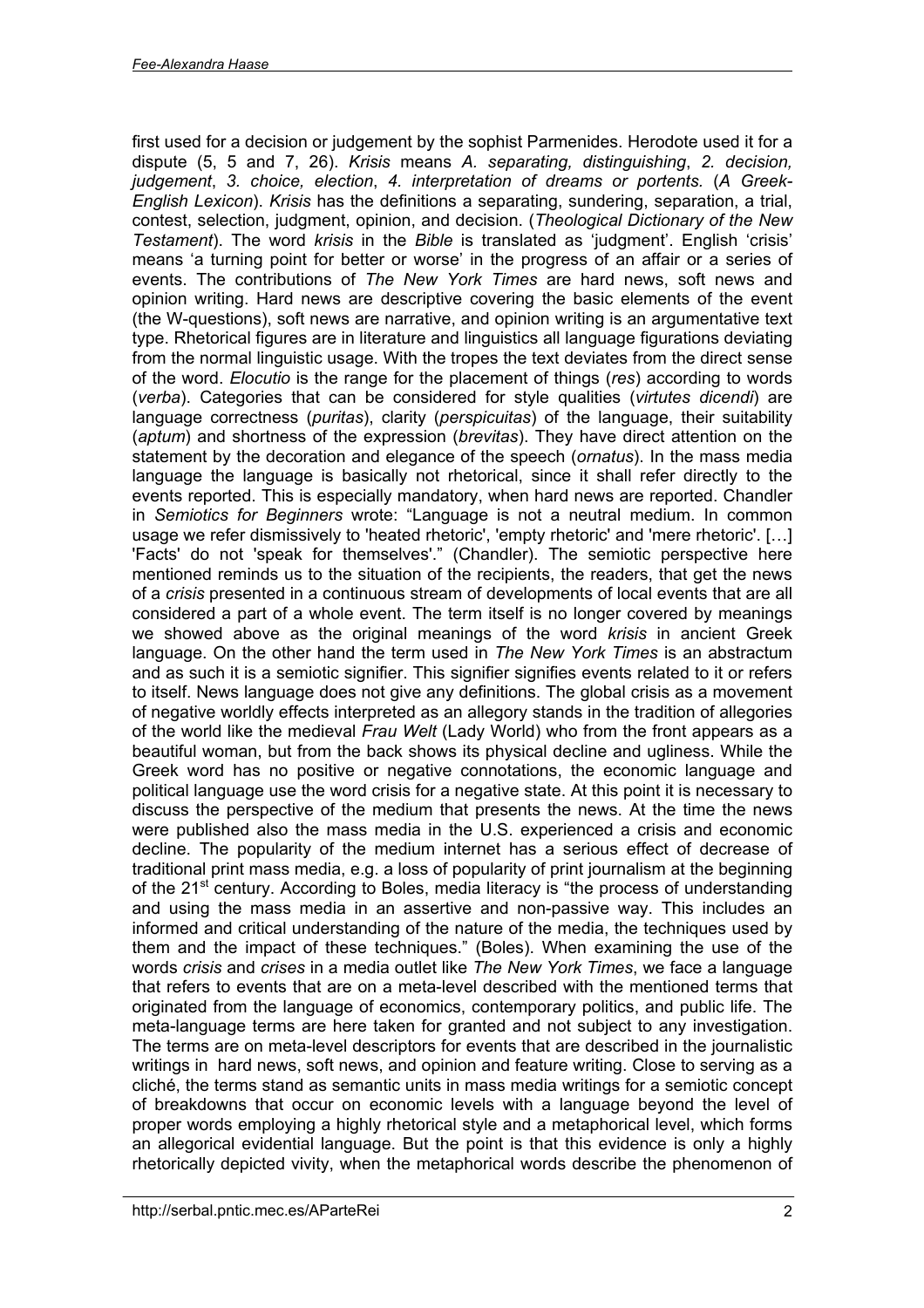a crisis, while the event itself and the facts referring to it are less important. Rhetoricity is the quality of a person or an object of having rhetorical attributes. This analysis is interested in qualities of rhetoric the mass media language possess. We will focus on major qualities of mass media language we can describe with traditional categories of rhetoric and the contrasts of rhetoric in mass media and the speech as the classical medium of rhetoric delivered to a present audience. The use of terms like *crisis* refers to the intertextuality of the language of the mass media. Easily recognizable like a cliché, the terms are nodes of a semiotic description in the narratives of the news referring to a classification and attributed meaning of the reported events. In other words: The language of the news employees here rhetorical and specific terminological expressions of a meta-language, which connects events of different texts with each other. The writers of the news employ this terminology and consider themselves in the position of the contributor of a continuous narrative. When Marx in his *Capital* described as the source of a crisis the discrepancy between the accrued capital and the poverty and restrictions of consumption of the masses, the main attributes of a crisis in the articles of *The New York Times* refer to lack of money and the transfer of money to the U.S.A. and other countries unable to pay it back. The descriptive setting is reduced to national political leaders and national economic situations vs global events occurring in different parts of the world. Compared to Marx, here the description of the poverty of the masses and any individual person or group of persons lacks.

## **2. The Crisis in** *The New York Times*

### **I. Crisis Narrated in a Metaphorical Construction**

The crisis is described metaphorically as an animal in the following article of the *The New York Times*: "To Glascock County residents, it now seems as if the crisis has extended a tentacle from Atlanta to their quiet community of farms and sawmills (...)" was written by Dewan in *A Small Town Loses a Pillar: Its Only Bank* (27<sup>th</sup> of March 2009). As natural power the crisis is described in the following statements: On  $10<sup>th</sup>$  of January 2009 was written that "the global financial crisis has hammered confidence in South Korea's once-booming economy (…)." Under the headline *The Mother of all Currency Crises* in the *Paul Krugman Blog* (26th of October 2008) of *The New York Times* was written in a metaphorical expression of a natural catastrophe that "so far, the US financial sector has been the epicenter of the global crisis." The expression *bubbles* is used in the following two articles: On 20<sup>th</sup> of March 2009 was written that "finance officials from leading nations like the United States have devised a plan to stop market bubbles from growing out of control." The reader and author of an opinion letter regarding Paul Krugman's mentioning in *The New York Times* (8<sup>th</sup> of March 2009) that "Asia caused the current global crisis by oversaving" answered: "But the numbers don't add up. The Asian developing countries ran a combined current account surplus (net lending to the rest of the world) of \$38.3 billion in 2000, while the United States ran a whopping current account deficit of \$417.4 billion. By 2004, the United States' deficit had swelled to \$625 billion, against a surplus of developing Asia of \$82.5 billion. In fact, the Federal Reserve created two bubbles, the dot-com bubble (1998-2001) and the subprime bubble (2002-7), and these substantially raised American borrowing from the rest of the world. Now the whole world pays the price. Nobody else made us do it, least of all the developing countries of Asia." Under the headline *The U.S. Financial Crisis: The Global Dimension with Implications* from *The New York Times* of the 12<sup>th</sup> of February 2009 the metaphor of the bubble was used: "What began as a bursting of the U.S. housing market bubble and a rise in foreclosures has ballooned into a global financial crisis". In the *Group of 20 News - The New York Times Global Response to a Global Crisis* (30<sup>th</sup> of March 2009) Hugo Dixon wrote that 'finance officials from leading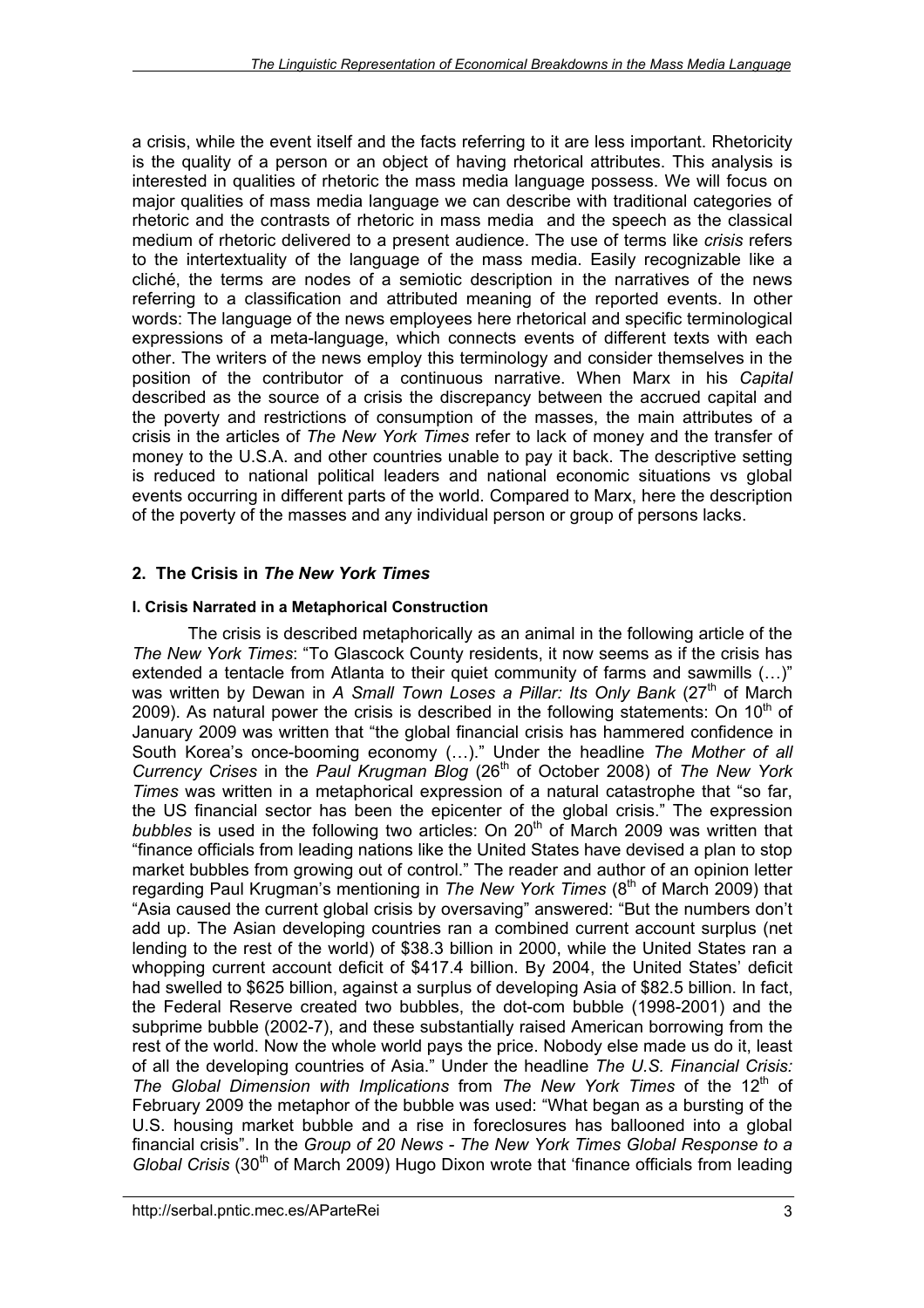nations like the United States have devised a plan to stop market bubbles." Reactions of the crisis from other countries are mentioned in the following articles: Carter Dougherty in "Philanthropy Amid a Global Crisis" (30 of January 2009) wrote that "the financial and economic crisis has put advocates for the world's poorest nations on high alert (...)." The headline of 13<sup>th</sup> of February 2009 was that *Global Economy Top Threat to U.S., Spy Chief Says.* Mazzetti used the metaphoric of fire: "The new director of national intelligence told Congress on Thursday that global economic turmoil and the instability it could ignite had outpaced terrorism as the most urgent threat facing the United States."

#### **II. Crisis Narrated as a Global Movement**

The reports and news about crisis are categorized according to national and international effects. An Op-Ed Columnist in *America the Tarnished* on 30<sup>th</sup> of March 2009 wrote: "After all, in 1999 the United States was the unquestioned leader of the global crisis response." Under the headline *Asian Banks Losing Immunity to Global Financial Crisis* in *The New York Times* of 19<sup>th</sup> of November 2008 was written that "HSBC announced that it would cut 500 jobs in Asia. And Citigroup's roughly 50000 employees were faced with the reality that some of job cuts." Under the headline *Global* Financial Troubles Reaching Into Gulf States of the 27<sup>th</sup> of Oct 2008 was written that "the global financial crisis extended its reach into the Persian Gulf states on Sunday (…)." "The global financial crisis extended its reach into the Persian Gulf states on Sunday, as Kuwait suspended trading in shares of a major bank and the Saudi authorities announced a plan to help citizens receive credit. The Central Bank of Kuwait halted trading in Gulf Bank, one of the country's largest lenders, after a customer defaulted on a derivatives contract. The central bank said it would "strongly support the bank's financial position" and protect depositors, to assure the public that Gulf Bank's business would not be affected." Under the headline *Innovating Our Way to Financial Crisis* on 3rd of December 2007 the crisis was described as personification: "The financial crisis that began late last summer, then took a brief vacation in September and October, is back with a vengeance." Already in *Redrawing The Free Market* (14<sup>th</sup> of November 1998) was written that "the global financial crisis has thrown 20 million Asians back into poverty over the last year, made 40 percent of the Russian population poorer than ever (…)" Under the headline *The U.S. Financial Crisis Is* Spreading to Europe on 1<sup>st</sup> of October 2008 was written that "as the White House scrambles to retool its rescue plan for the financial system, the global creep of the crisis has reached Europe." *A Drought in Australia, a Global Shortage of Rice* in *The New York Times* was a headline of 17<sup>th</sup> of April 2008 in an article stating that "the global agricultural crisis is threatening to become political (…)." *Financial Crisis Spreads to Emerging Nations* was the headline of 24<sup>th</sup> of October 2008 corresponding from Seoul that "as the global financial crisis has unfolded, many South Koreans feel they are reliving a nightmare (…)." The expression enters the news through quotations of politicians and other decision malers and leaders. In *Brown Urges Action to Work Through Crisis* is mentioned that "British Prime Minister Gordon Brown warned Saturday that unease about the global financial crisis was no reason to retreat into protectionism and fear<sup>3</sup>. In Sarkozy Stresses Global Financial Overhaul (26<sup>th</sup> of September 2008) the president of France was quoted saying that "while the global financial crisis will have serious consequences for the French economy, (…) bank deposits will be guaranteed (…)". In *News Analysis - Europe's Leadership in Carbon Control at Risk* (21<sup>st</sup> of October 2008) was written that "Europe's role as a global leader in combating climate change risks becoming the next victim of the global financial crisis." In *Financial Crisis Dims Hopes for Giant Cross-Border Banks in Europe* (30th of January 2009) was written that "in the global financial crisis, with the health of many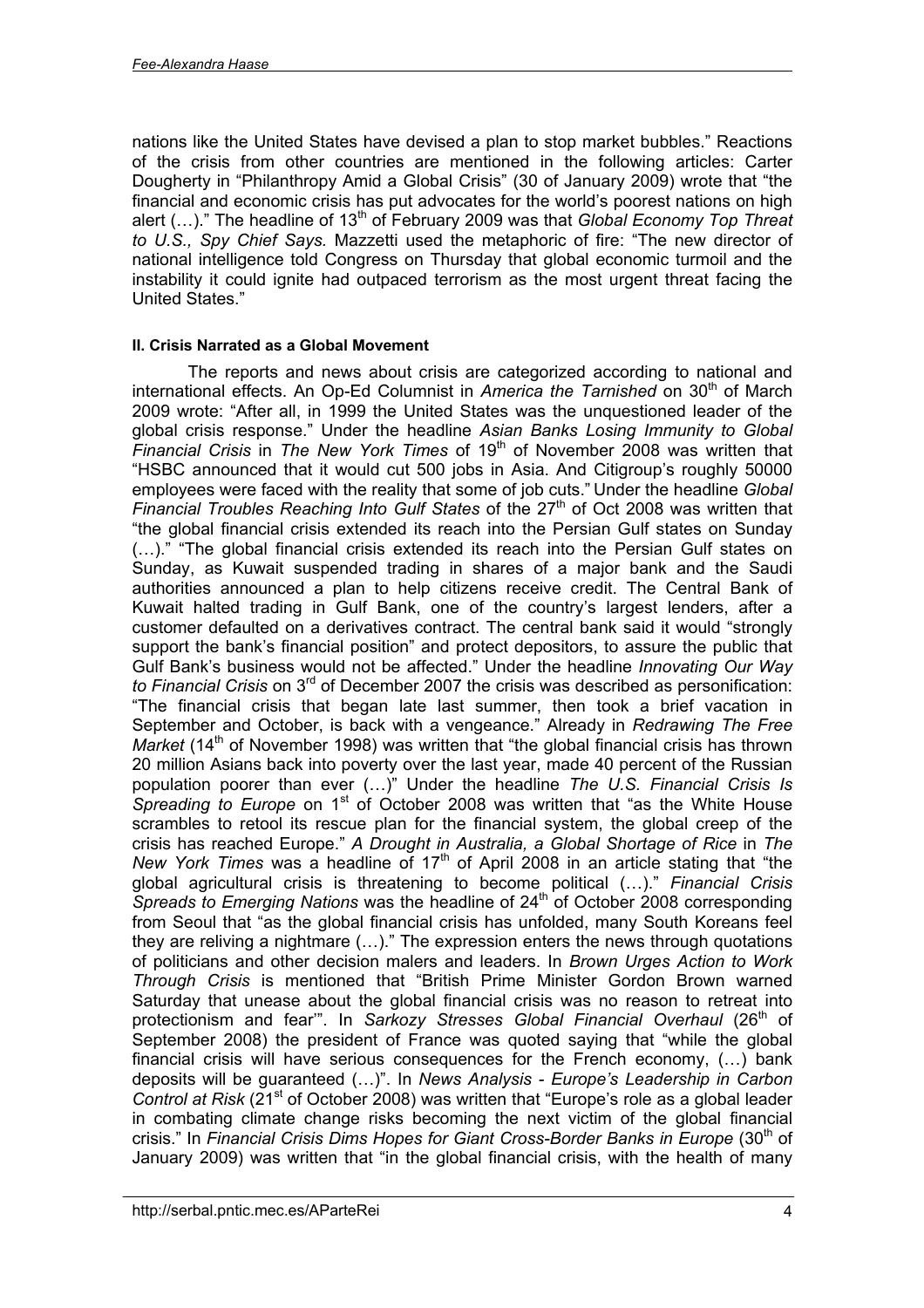banks dependent on the good will of their home governments, the choice is not hard." In *How Will the Credit Crisis Affect Latin America?* of the *Economix Blog* (14<sup>th</sup> of October 2008) was mentioned that "as a recent article in The Economist points out, Latin America as a whole is better prepared for a global financial crisis (…)."

### **III. The Descriptive Globality of the Crisis**

The globality of the crisis is a very common connotation that results from the promotion of the idea of globality in the  $21<sup>st</sup>$  century in the mass media. Globality actually does not refer to the local events, but to the perspective from which a person is able to interprete an event and connect it with other events. An Op-Ed Columnist, Paul Krugman, in *A Continent Adrift* on 16th of March 2009 wrote: "Big welfare states aren't the cause of Europe's current crisis." An *Op-Ed Columnist* in *Perverse Cosmic Myopia* wrote in *The New York Times* that "this is a global crisis, and a core lesson of the Great Depression is that a global crisis calls for a global response." *World Bank Expects Global Economy to Shrink* was the headline of 9<sup>th</sup> of March 2009 with the quotation "This global crisis needs a global solution (…)." In *Financial Crisis Spreads to Emerging Nations* (24<sup>th</sup> of October 2008) was written that "large emerging nations have come under pressure in the global financial crisis as foreign investors withdraw their money." In Fear of Deflation Lurks as Global Demand Drops (1<sup>st</sup> of November 2008) was written that "the global economic crisis is threatening the country's factory jobs" and that "the financial crisis has gone global (…) like a virus." In *Global Fears of a Recession Grow*  $(7<sup>th</sup>$  of October 2008) was written that "the global nature of the crisis and its growing collateral damage ought to galvanize countries to work together." In *World Financial Crisis Has Passed, I.M.F. Chief Says of The Lede* (15<sup>th</sup> of May 2008) was mentioned that a "current global financial crisis was a result of greed by large investment & financial institutions, CEOs and individual investors". In *Fear of Deflation Lurks as Global Demand Drops* (1<sup>th</sup> of November 2008) was stated that "the financial crisis has gone global, like a virus mutating in the face of every experimental cure." But also other events are described as global phenomena; in *Global Warming and the Minefield of Unintended Consequences* (13<sup>th</sup> of February 2008) was written that "a worldwide movement to cut emissions and halt what a growing number of scientists call a massive global crisis." In the *Group of 20 News - The New York Times* (1<sup>st</sup> of April 2009) was mentioned that "as the global financial system is collapsing, leaders are unable to focus on the immediate crisis. Instead, they take refuge in projects." In *A Crisis of Faith* (15<sup>th</sup> of February) was mentioned that "a decade ago, during the last global financial crisis, the word on everyone's lips was "contagion." An *Op-Ed Columnist* in *Taking a Depression Seriously* (10th of March 2009) wrote "power will inevitably slide over to those who believe this crisis is a repudiation of global capitalism as a whole."

### **IV. The Connection Between Crisis and Crises**

Also such psychological phenomena like the *midlife crises* were described with qualities of the global crises in the article *The Midlife Crisis Goes Global* in the *Well Blog* of *The New York Times* of 30<sup>th</sup> of January 2008 writing the headline *The Midlife Crisis Goes Global* and defining the midlife crisis as a "time of self-doubt and turmoil familiar to many in their 40s and 50s." On 21<sup>st</sup> of October 2008 the headline U.N. *Climate Change Chief Discusses Global Financial Crisis* was published. The lead starts: "Can there be any upside for green industries in this financial crisis? Investment is drying up, the prices of fossil fuels are falling and governments are backing away from their emissions and renewable energy targets to spend billions of dollars propping up the financial system. Policies aimed at improving sustainability and the environment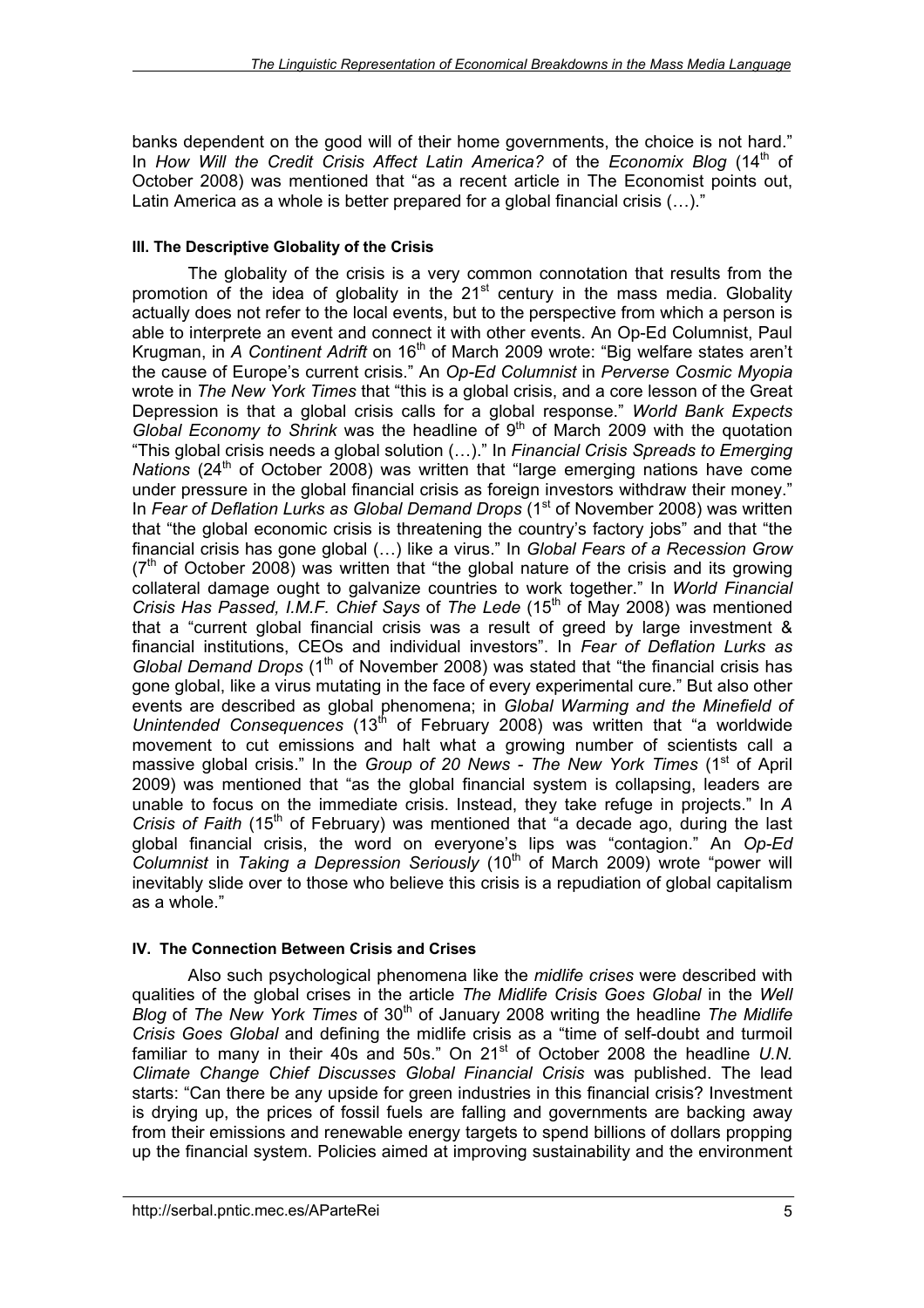usually are put on the back burner at times of financial hardship — and this time, despite the unprecedented global attention on the dangers of climate change, is beginning to look no different." An article with the headline *Global Food Crisis: Menus* and Meaning of the *The Lede Blog* was published in *The New York Times* of 8<sup>th</sup> of July 2008. As Sheryl Gay Stolberg reported today in *The New York Times*, world leaders attending the G-8 summit declared today that they were "deeply concerned that the steep rise in food prices" could push "millions more back into poverty." But the concern was undermined in Britain, where newspaper readers woke up to different twists on a predictable yet "hard to swallow" irony. Here's *The Daily Mail's* version, one of many from today: World leaders enjoy 18-course banquet as they discuss how to solve global food crisis."

### **3.** *Déjà vu***-A Comparative Studies: Marx on Economic Crisis and its Interpretation in** *The New York Tribune*

Under the headline As Crisis Spreads, Global Approach Weighed of 10<sup>th</sup> of October 2008 was written by a reader of *The New York Times*:

"What they are struggling with is the value of the securities that these banks hold, i.e., how to value them so as to reinflate the banks portfolio. The only way I know to value those securities is to look at the underlying material product, or products, that they represent, for instance houses, and determine what the actual cost of production was, i.e., the actual cost of the labor that went into their production. The problem with that is that the actual labor value of those securities, as opposed to their fictitious value expressed as money commodities, being much lower would bankrupt the entire system. The market has grown and expanded on the fictitious value based on low interest rather than the actual cost of production of commodities, what you actually pay the workers who produce commodities and are therefore the only source of real value. Having falsely stimulated and inflated the market with cheap money, market that otherwise was overloaded with commodities, the market must now pay the price of the Piper. The Piper, or Pipers, of course are the working class who produces commodities, hence value, and who will refuse to be forced to pay, out of their living conditions, the cost of crashing a market based on false and inflated values. Did someone say "Communism is dead?"

Jack Jersawitz, Atlanta, Georgia."

What lacks among the descriptions in *The New York Times* is the metaphorical concept of the crisis as a state of health, a very common concept behind the use of the metaphor we find exemplified in the writings of Marx about economic crises and revolutions in the world. The activity of Marx during the time as a correspondent for *The New York Tribune* is a result from the historical interpretations and political activity of its writer. Marx was actually just a correspondent from London, but the topics of his writings go beyond the borders of England. His activity as a correspondent also goes far beyond the activity of news reporting. It is close to 'historical writing' about recent events from a contemporary perspective, obviously a perspective *The New York Tribune* accepted as a view towards the 'old world' and its headquarter, London. Marx as a correspondent of *The New York Tribune* described crises in the world and from a Marxist perspective interpreted movements in the society as 'revolution': "The attention of our readers has often been called to the unparalleled growth of British manufactures since 1850. Amid the most surprising prosperity, it has not been difficult to point out the clear symptoms of an approaching industrial crisis. Notwithstanding California and Australia, notwithstanding the immense and unprecedented emigration, there must ever, without any particular accident, in due time arrive a moment when the extension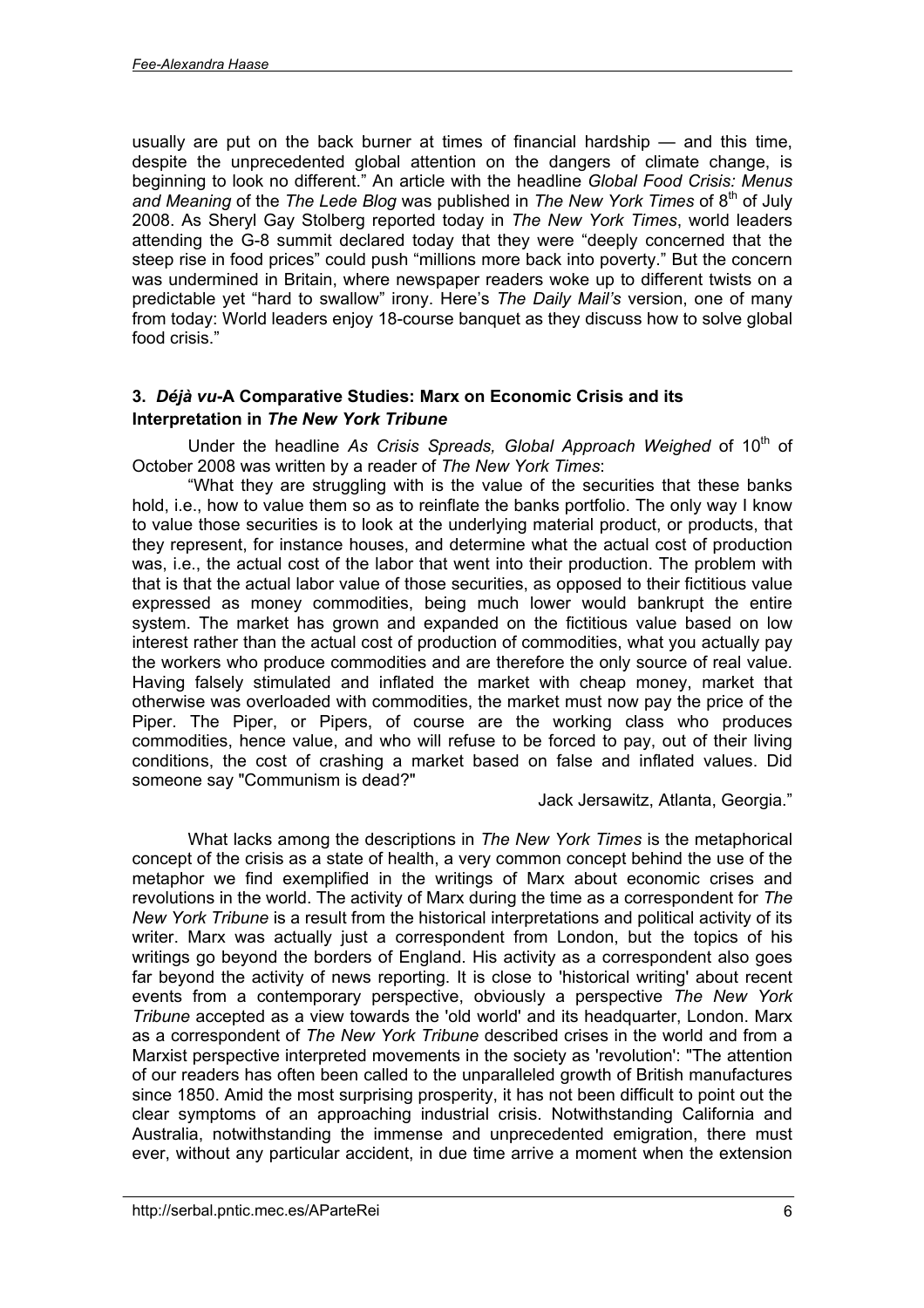of the markets is unable to keep pace with the extension of British manufactures, and this disproportion must bring about a new crisis with the same certainty as it has done in the past. But, if one of the great markets suddenly becomes contracted, the arrival of the crisis is necessarily accelerated thereby. Now, the Chinese rebellion must, for the time being, have precisely this effect upon England." (Marx). In *Condition of the Working Class in England* (1845) Engels described the movement of a crisis taking the example of the English economy: "Such a crisis usually recurs once in five years after a brief period of activity and general prosperity; the home market, like all foreign ones, is glutted with English goods, which it can only slowly absorb, the industrial movement comes to a standstill in almost every branch, the small manufacturers and merchants who cannot survive a prolonged inactivity of their invested capital fail, the larger ones suspend business during the worst season, close their mills or work short time, perhaps half the day; wages fall by reason of the competition of the unemployed, the diminution of working-time and the lack of profitable sales." (Engels). Marx described as the source of a crisis the discrepancy between the accrued capital and the poverty and lack of consumption of the masses: "The ultimate reason for all real crises always remains the poverty and restricted consumption of the masses as opposed to the drive of capitalist production to develop the productive forces as though only the absolute consuming power of society constituted their limit." (Marx). At another place of the *Capital* Marx writes that contradictions cause a crisis: "These different influences may at one time operate predominantly side by side in space, and at another succeed each other in time. From time to time the conflict of antagonistic agencies finds vent in crises. The crises are always but momentary and forcible solutions of the existing contradictions. They are violent eruptions which for a time restore the disturbed equilibrium." (Marx). Crisis is an example of a recent semantic change used since the 19th century for economic processes. Here even the news written in *The New York Times* stand linguistically in the same line like Marx, when describing economic crises in the 19<sup>th</sup> century. The meaning in the newspaper language has been narrowed to the phenomenon of economic break-downs. It is quite obvious that Marx in his writings describes processes that developed and the single events he describes are classified as crisis. Here we have an interpretative and reflective way describing a movement. On the contrary, in the news of *The New York Times* the crisis is presented as an event and given fact. Statements of politicians about the crisis that are quoted in the news and the economical breakdown the newspaper reports about as crisis are considered as parts of one economical movement that occurs at several places of the world. The reports lack any investigation about the relation between the different events. The concept of globalization is the background for the narrative description of local events that are presented as parts of one event.

### **4. Intertextuality of Mass Media: 'Crisis' as Internationalized Rhetorical Umbralla Term**

At this place we discuss, if the use of such terms like crisis in the mass media affect a journalistic writing that presents given events under an umbrella term open to various discursive and narrative forms. Intertextuality is the assumed quality that any text depends on prior conventions, codes, and other texts. The term is sometimes used to refer to the "unavoidable multiplicity of references in any text". (Underwood) Also intermediality is a term expressing the reliance of media on other media. News about the crisis circulate around a set of representation of crisis we can distinguish as follows:

- Crisis as International Development
- Crisis as Metaphorical Object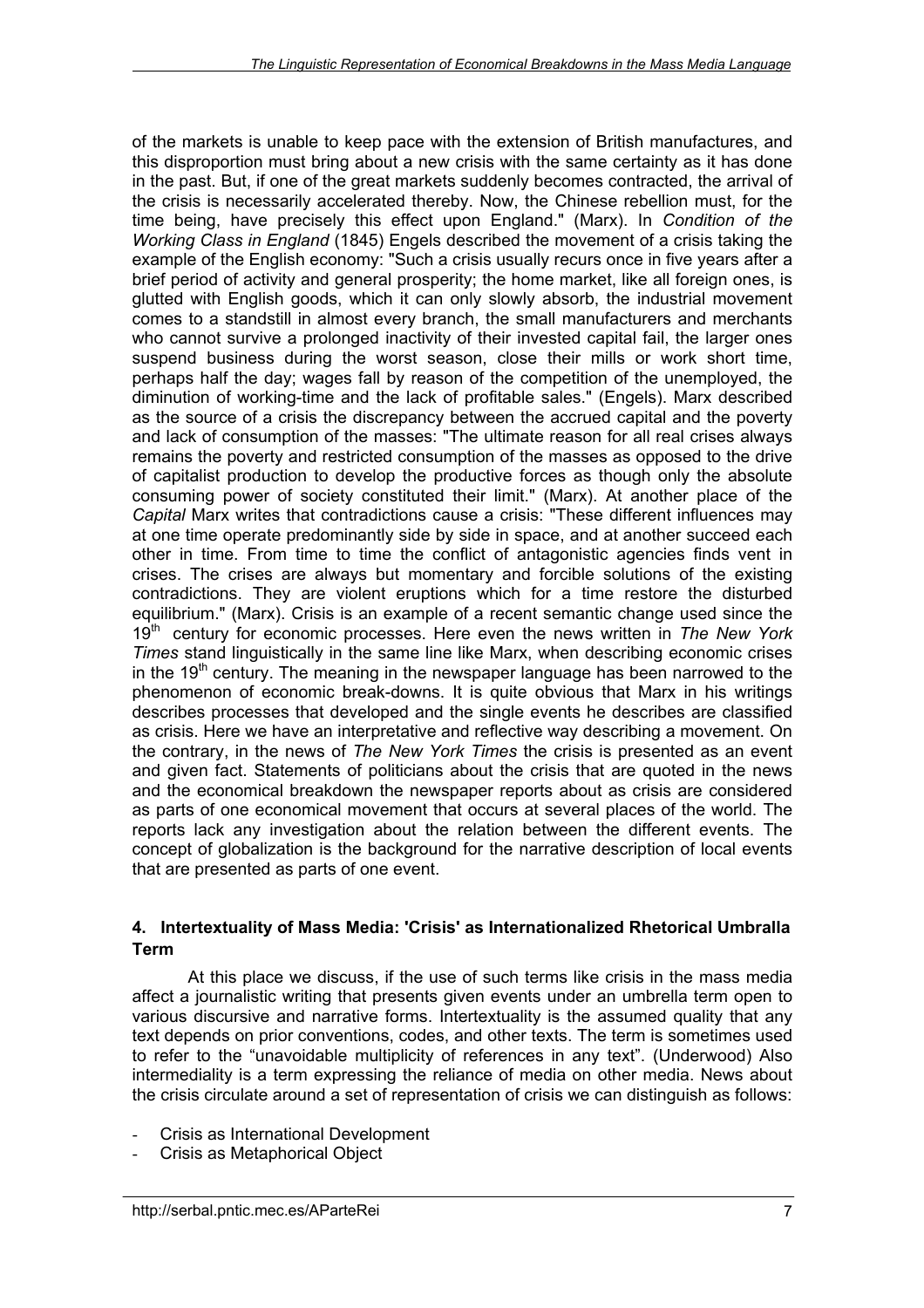- Crisis as 'Global Crisis'
- Crisis as Collectivum for Crises

We selected writings of pragmatic text types, news writings, and commentaries, that are representative for the use of the expression in the mass media. The ambiguity of the umbrella term is obvious seeing the phenomenon that the expression 'crisis' has more than one meaning. But this awareness depends on the knowledge of the lexical and etymological tradition of the word. The expression 'crisis' varies its semantic structure according to the contexts it is used in. So we have a metaphorical semantic meaning, when crisis is not described as an economic movement, but with words from other field. When the word crisis is used in the context of economy, the expression stands for an economic decline. It is actually uncommon in the language of journalism to use metaphorical expressions, since it is assumed that metaphorical and rhetorical language is contrary to the objective and plain style of writing in the news media. Exceptions here are feature writings. Besides the use of the crisis as a single phenomenon, an economic crisis, at the same time multiple other crises are occurring in other areas. Crisis is used as a dead metaphor, where the sense of the transferred image is not present. We have no concrete descriptions or definitions of the crisis and its meaning is actually reduced to a movement across borders and a global phenomenon. If we would interpret the use of the word 'crisis' as a metaphore with a meaning, we could interpret it with another meaning of the classical Greek word crisis as judgement. Media contain contents, information, and experiences created for an audience. The actual presence of the contents can take any form of sensual phenomena and phenomena received via cognition. The integration of rhetorical figures, commonly considers a 'don't' in journalistic practice, is actually not untypical in journalistic writing from the perspective of rhetoric assuming the ubiquity of rhetoric. Also the integration of speech into the journalistic writing is a rhetorical aspect of journalism. The commonly occurring view is that the 'rhetoric' expressed in journalistic documents is a talking in 'hollow phrases' or inclined statements that is mediated from the interviewed person to the medial outlet that passively publishes and distributes it. The rhetoricity of the journalistic media includes the general features of rhetoric as established by rhetorical theory and their application. The rhetorical system gives a comprehensive grounding theory for the practice of journalism comprising the selection of material suitable for mass media presentation in the area of memory, the area of the development of the material, the examination of the actual event by division into different basic groups, and the selective genres of writing that are parts of the variety of the journalistic presentation of mass media based upon the mimetic relation between nature and art. White in his thesis *Telling Media Tales: The News Story as Rhetoric* explored the rhetorical properties of the modern news report presenting the argument that "linear, syntagmatic models of text structure of the type developed previously for analysis of, for example, the narrative are unable to account for the functionality of these news reports. An alternative 'orbital' model of textuality is presented by which relationships of specification are seen to operate between a central textual nucleus and dependent satellites." (White). Aristotle warns regarding the use of metaphors (*Rhetoric* 3, 3, 4):

*Metaphors like other things may be inappropriate. Some are so because they are ridiculous, they are indeed used by comic as well as tragic poets. Others are too grand and theatrical, and these, if they are far-fetched, may also be obscure. For instance, Gorgias talks of 'events that are green and full of sap', and says 'foul was the deed you sowed and evil the harvest you reaped'. That is too much like poetry. Alcidamas, again, called philosophy 'a fortress that threatens the power of law', and the Odyssey 'a goodly looking-glass of human*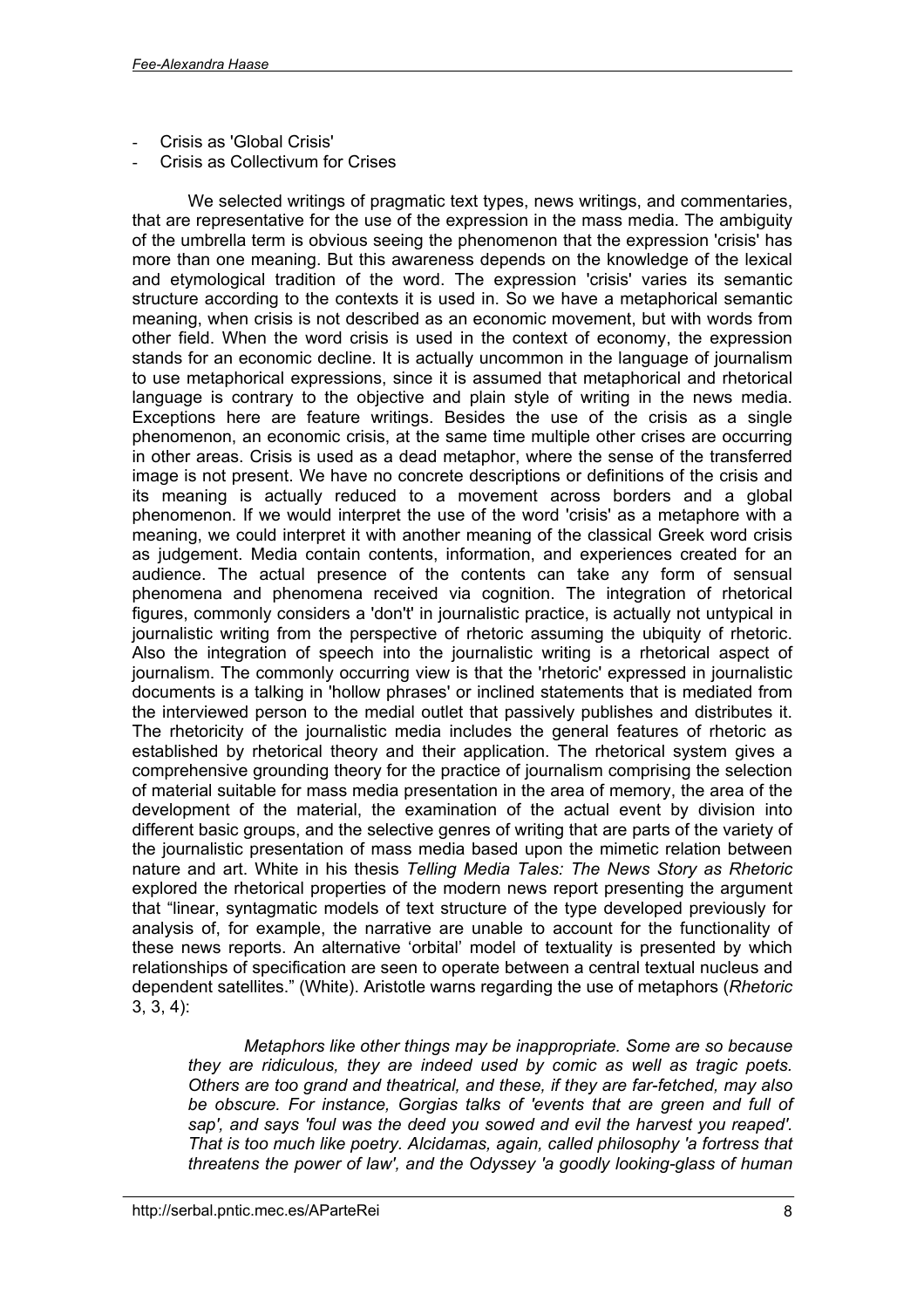#### *life',' talked about 'offering no such toy to poetry': all these expressions fail, for the reasons given, to carry the hearer with them.* (Aristotle).

Quintilian writes in the *Institutio Oratoria* (8, 2, 1) on perspicuity (*perspicuitas*) that the perspicuity in words arises from a certain propriety; but propriety itself is not accepted in a simple way; for the first intellect is the naming of anything, which we shall not always use, for we shall avoid the obscene, offensive, or mean: "Perspicuitas in verbis praecipuam habet proprietatem, sed proprietas ipsa non simpliciter accipitur. Primus enim intellectus est sua cuiusque rei appellatio, qua non semper utemur. Nam et obscena vitabimus et sordida et humilia." (Quintilian). Balkin wrote: "Without mass media, openness and accountability are impossible in contemporary democracies. Nevertheless, mass media can hinder political transparency as well as help it." Balkin also wrote on transparency: "Today political transparency is virtually impossible without some form of mass media coverage. However, mass media can frustrate the values of political transparency even while appearing to serve those values. When politicians and political operatives attempt to simulate transparency and appropriate the rhetoric of openness and accountability, the mass media does not always counteract the simulation. Indeed, it may actually tend to proliferate it." (Balkin). The mass media use a language, with is vague and intends to signify events with abstract classifications like *global* and *crisis.* But this is an intertextual phenomenon of a medium that receives news and relies on a language and expressions created outside the medium. The descriptions of the crisis as a movement in *The New York Times* use the expression *crisis* as a term to cover developments of national and international importance. Both the metaphorical use of words to describe the crisis and the Proper words for the description refer to a movement. The actual definition and concrete analysis of the movement is missing. The use of the word *crisis* actually fits with the classical definitions of a change of a state, but actually it does not implement the option of a change to a better or worse state. *Crisis* here is in general a negatively connoted word. The semantic field in the examined examples of *The New York Times* circulates around a set of meanings that are, generally speaking, nor identical with the original meanings of the word crisis in Greek language. Even compared to the use of the expression crisis in the terminology of Marx we find the difference that this crisis is described as a phenomenon that is connected to other crises. While Marx employed a human metaphorical language for crisis, now the crisis is semantically described as a worldwide phenomenon comparably to natural catastrophes. The crisis is mentioned in the news as an event, an ambivalence and ambiguity is included in the use of the word, since different phenomena as described as crisis from the perspective of a global event. The readers of news get the impression that here one phenomenon occurs all over the world and the news report about it. The distribution of news in such way contributes to the global effect of crisis presented in the mass media, since the presentation lacks any differentiated background information. The semiotic field of crisis, globality, and national economics is present in all articles. In hard news the term *crisis* serves as a sign classifying the event of the news, while in soft news and opinion writings the meaning of the term is analyzed according to a special events.

## **5. Works Cited**

- Aristotle. *Rhetoric*. Tr. W. Rhys Roberts. May 23, 2008. <<http://classics.mit.edu/Aristotle/rhetoric.html>>.
- Balkin, Jack M. "How Mass Media Simulate Political Transparency." Yale University. March 23, 2009. [<Http://www.yale.edu/lawweb/jbalkin/articles/media01.htm>.](Http://www.yale.edu/lawweb/jbalkin/articles/media01.htm>.)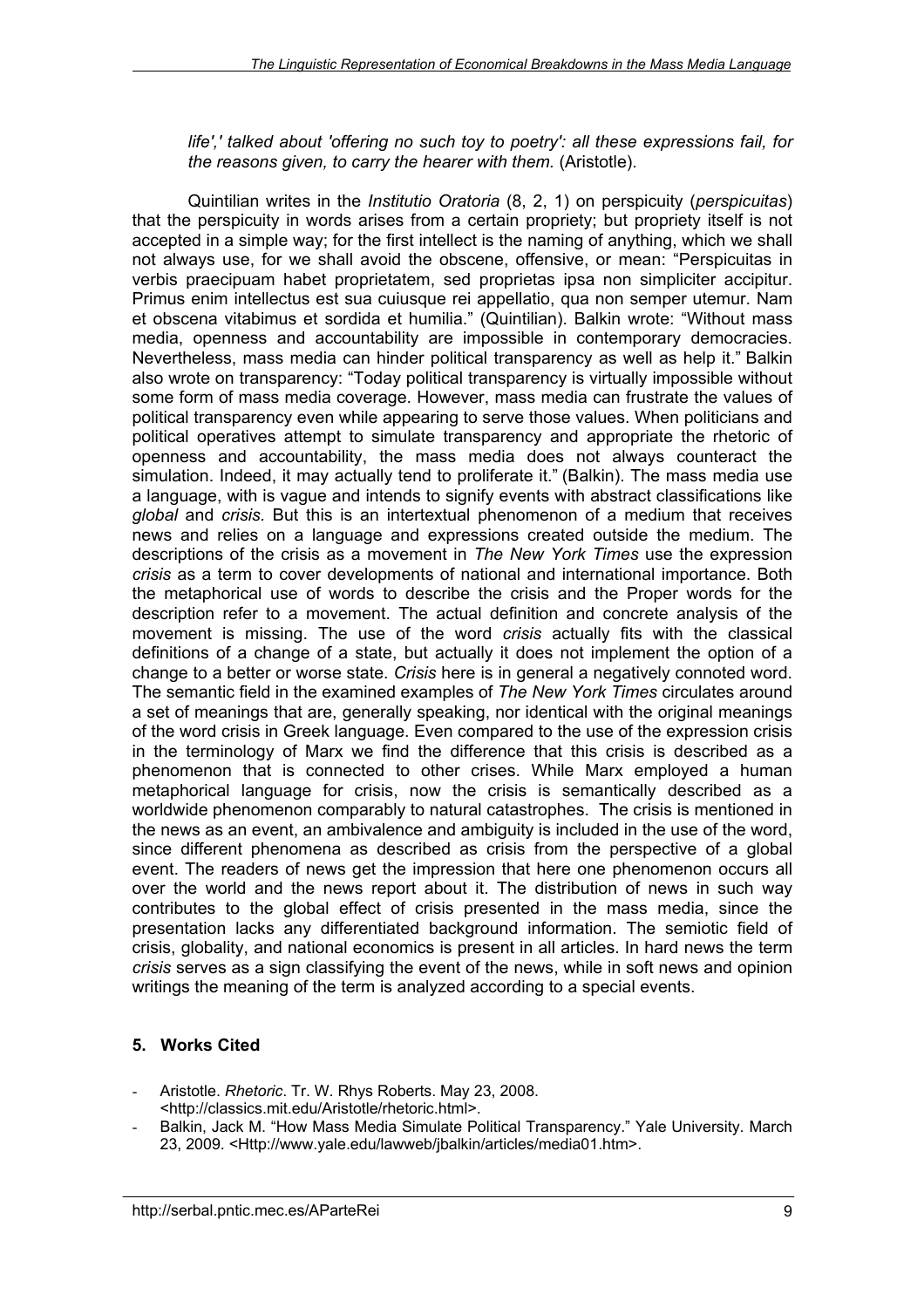- Boles, Derek. "Language of Media Literacy: A Glossary of Terms". Center for Media Literacy. June 28, 2008. [<http://www.medialit.org/reading\\_room/article565.html](http://www.medialit.org/reading_room/article565.html)>.
- Chandler, Daniel. *Semiotics for Beginners*. Aberystwyth University. March 11, 2008.
- <<http://www.aber.ac.uk/media/Documents/S4B/sem07.html>>.
- Engels, Friedrich. *Condition of the Working Class in England*. Marxist Internet Archive. [March 23, 2009. <http://www.marxists.org/archive/marx/works/1845/condition-workin](http://www.marxists.org/archive/marx/works/1845/condition-workingclass/ch05.htm)gclass/ch05.htm>.
- *A Greek-English Lexicon.* Ed. Henry George Liddell and Robert Scott. Oxford. Clarendon [Press. 1940. Perseus Project. June 23, 2008. <http://www.perseus.tufts.edu/cg](http://www.perseus.tufts.edu/cgibin/ptext?doc=Perseus%3Atext%3A1999.04.0057%3Aentry%3D%2360035)ibin/ptext?doc=Perseus%3Atext%3A1999.04.0057%3Aentry%3D%2360035>.
- "Krisis". *TDNT. Theological Dictionary of the New Testament*. Study Light. June 7, 2007. <<Http://www.studylight.org/lex/grk/view.cgi?number=2920>>.
- Marx, Friedrich. The Capital. Vol. III Part III. The Law of the Tendency of the Rate of Profit to Fall. Chapter 15. Exposition of the Internal Contradictions of the Law. Marxist Internet Archive. March 23, 2009. <<http://www.marxfaq.org/archive/marx/works/1894-c3/ch15.htm>>.
- Marx, Friedrich. *The Capital.* Vol. III Part V. Division of Profit into Interest and Profit of Enterprise. Interest-Bearing Capital. Chapter 30. Money-Capital and Real Capital. Marxist Online Archive. March 23, 2009. <<http://marx.org/archive/marx/works/1894-c3/ch30.htm>>.
- Marx, Karl. "Revolution in China and In Europe." *The New York Daily Tribune*. June 14, 1853. Marxist Internet Archive. March 23, 2009.
- <<http://www.marx.org/archive/marx/works/1853/06/14.htm>>.
- Quintilian, Marcus Fabius. *Institutio Oratoria*. Forum Romanum. March 23, 2009. <<http://www.forumromanum.org/literature/institutio8.html>>.
- Underwood, Mick. "Effects Research: Glossary". Cultsock. January 15, 2009. <<http://www.cultsock.ndirect.co.uk/MUHome/cshtml/media/efterms.html>>.
- White, Peter R. *Telling Media Tales: The News Story as Rhetoric*. PhD Thesis May 1998. Department of Linguistics. University of Sydney. Grammatics. 21 March 2008. <[http://www.grammatics.com/appraisal/1\\_preface\\_telling-media-tales.doc](http://www.grammatics.com/appraisal/1_preface_telling-media-tales.doc)>.

### **Articles of The New York Times**

- "Group of 20 News - The New York Times Topics". 1 April 2009. *The New York Times Online*. 2 April 2009.

<[http://www.topics.nytimes.com/top/reference/timestopics/organizations/g/group\\_of\\_20/inde](http://www.topics.nytimes.com/top/reference/timestopics/organizations/g/group_of_20/inde) x.html?inline=nyt-org&&&&>.

- "Brown Urges Action to Work Through Crisis". 31 January 2009. *The New York Times Online*[. 2 April 2009. <http://www.dealbook.blogs.nytimes.com/2009/01/31/brown-urge](http://www.dealbook.blogs.nytimes.com/2009/01/31/brown-urgesaction-to-work-through-crisis/?pagemode=print)saction-to-work-through-crisis/?pagemode=print>.
- "Financial Crisis Dims Hopes for Giant Cross-Border Banks in Europe". 30 January 2009. *The New York Times Online*. 2 April 2009.
	- <<http://www.nytimes.com/2009/01/30/business/worldbusiness/30eurobanks.html>>.
- "Global Warming and the Minefield of Unintended Consequences". Freakonomics. 13 February 2008. *The New York Times Online*. 2 April 2009. [<http://www.freakonomics.blogs.nytimes.com/2008/02/13/global-warming-and-th](http://www.freakonomics.blogs.nytimes.com/2008/02/13/global-warming-and-theminefield-of-unintended-consequences/)eminefield-of-unintended-consequences/>.
- "How Will the Credit Crisis Affect Latin America?" *Economix Blog.* 14 October 2008. *The New York Times Online*. 2 April 2009. [<http://www.economix.blogs.nytimes.com/2008/10/14/how-will-the-credit-crisis-affect-lati](http://www.economix.blogs.nytimes.com/2008/10/14/how-will-the-credit-crisis-affect-latinamerica/)namerica/>.
- "World Financial Crisis Has Passed, I.M.F. Chief Says". *The Lede*. 15 May 2008. *The New* York Times Online[. 2 April 2009. <http://www.thelede.blogs.nytimes.com/2008/05/15/worl](http://www.thelede.blogs.nytimes.com/2008/05/15/worldfinancial-crisis-has-passed-imf-chief-says/)dfinancial-crisis-has-passed-imf-chief-says/>.

<http://dealbook.blogs.nytimes.com/2009/01/30/philanthropy-amid-a-global-

[crisis/?scp=2&sq=The%20financial%20and%20economic%20crisis%20has%20put%20adv](http://dealbook.blogs.nytimes.com/2009/01/30/philanthropy-amid-a-globalcrisis/?scp=2&sq=The%20financial%20and%20economic%20crisis%20has%20put%20adv) ocates%20for%20the%20world%92s%20poorest%20nations%20on%20&st=cse>.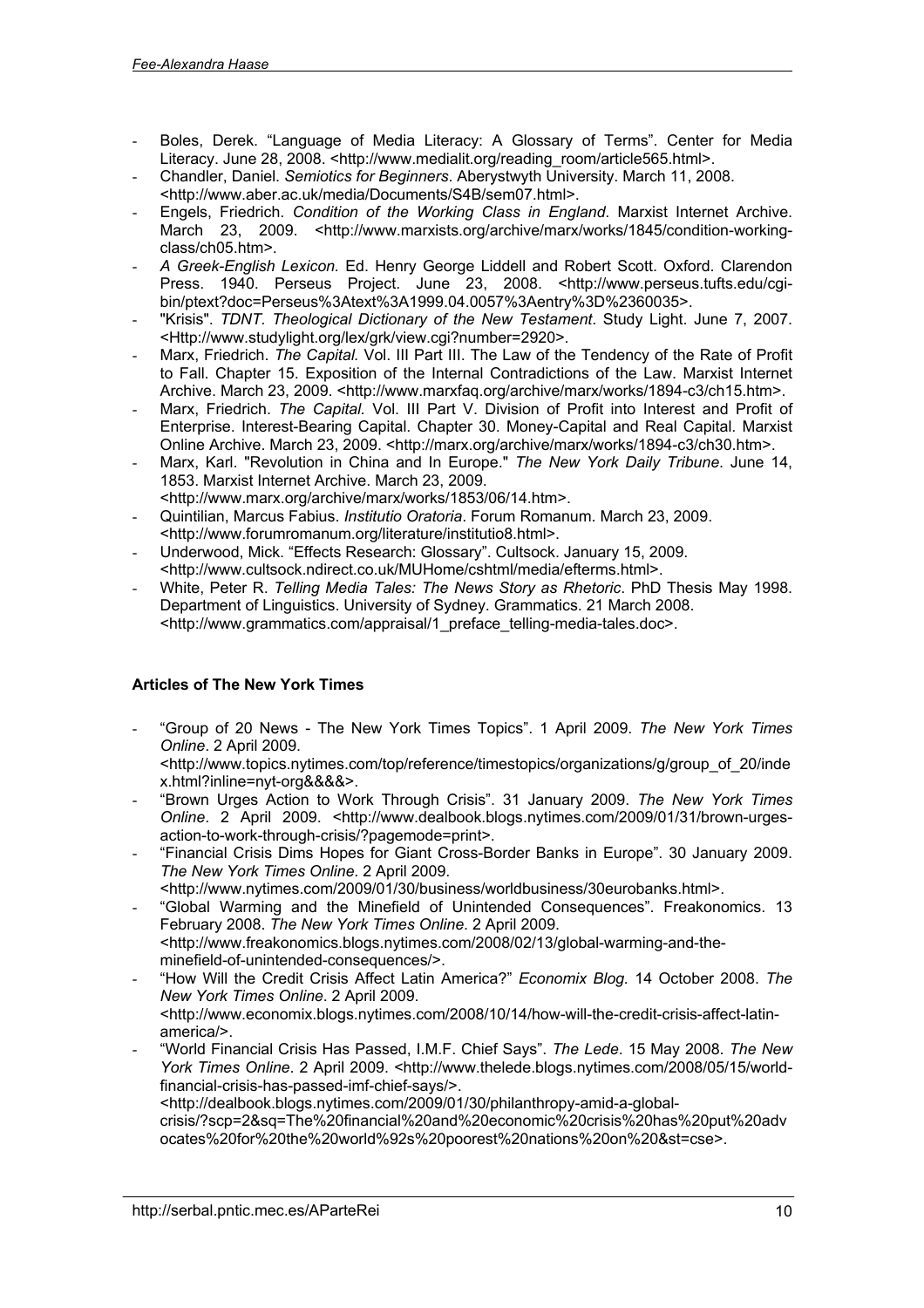- Andrews, Edmund L. "World Bank Expects Global Economy to Shrink". 9 March 2009. *The New York Times Online*. 2 April 2009.

<<http://www.nytimes.com/2009/03/09/business/09bank.html>>.

- Bradsher, Keith. "A Drought in Australia, a Global Shortage of Rice." 17 April 2008. *The New York Times Online*. 2 April 2009.

<<http://www.nytimes.com/2008/04/17/business/worldbusiness/17warm.html>>.

- Brooks, David. "Perverse Cosmic Myopia". 19 March 2009. *The New York Times Online*. 2 April 2009. <<http://www.nytimes.com/2009/03/20/opinion/20brooks.html>>.
- Brooks, David. "Taking a Depression Seriously. Op-Ed Column". 10 March 2009. *The New York Times Online*. 2 April 2009.

<<http://www.nytimes.com/2009/03/10/opinion/10brooks.html>>.

- Cohen, Roger. "Redrawing The Free Market; Amid a Global Financial Crisis, Calls for Regulation Spread." 14 November 1998. *The New York Times Online*. 2 April 2009. [<http://www.nytimes.com/1998/11/14/arts/redrawing-free-market-amid-global-financia](http://www.nytimes.com/1998/11/14/arts/redrawing-free-market-amid-global-financialcrisis-calls-for-regulation-spread.html)lcrisis-calls-for-regulation-spread.html>.
- Dewan, Shaila. "A Small Town Loses a Pillar: Its Only Bank". Gibson Journal. *The New York Times Online*. 27 March 2009. *New York Times Online*. 2 April 2009. <<http://www.nytimes.com/2009/03/28/us/28failure.html>>.
- Dixon, Hugo. "Global Response to a Global Crisis." 20 March 2009. *The New York Times Online*. 2 April 2009.

<<http://www.nytimes.com/2009/03/20/business/20views.html?ref=business>>.

- Dixon, Hugo. "Group of 20 News The New York Times Global Response to a Global Crisis". 30 March 30 2009. *The New York Times Online*. 2 April 2009. <[http://www.topics.nytimes.com/top/reference/timestopics/organizations/g/group\\_of\\_20/inde](http://www.topics.nytimes.com/top/reference/timestopics/organizations/g/group_of_20/inde)
- x.html>.
- Dougherty, Carter. "Philanthropy Amid a Global Crisis." 30 January 2009. *The New York Times Online*. 2 April 2009.
- Erlanger, Steven. "Sarkozy Stresses Global Financial Overhaul". 26 September 26 2008. *The New York Times Online*. 2 April 2009.
- <<http://www.nytimes.com/2008/09/26/business/worldbusiness/26france.html>>.
- Facjler, Martin. "Global Financial Crisis Upends the Plans of Many South Koreans to Study Abroad." 9 January 2009. *The New York Times Online*. 2 April 2009.
- <<http://www.nytimes.com/2009/01/10/world/asia/10students.html>>.
- Fackler, Martin. "Financial Crisis Spreads to Emerging Nations*".* 24 October 2008. *The New York Times Online*. 2 April 2009.
- <<http://www.nytimes.com/2008/10/24/business/worldbusiness/24won.html>>.
- Fackler, Martin. "Financial Crisis Spreads to Emerging Nations". 24 October 2008. *The New York Times Online*. 2 April 2009.

<<http://www.nytimes.com/2008/10/24/business/worldbusiness/24won.html?scp=9&sq=Emer> ging%20markets&st=cse>.

- Goodman, Peter S. "Fear of Deflation Lurks as Global Demand Drops"*.* 1 November 2008. *The New York Times Online*. 2 April 2009.

<<http://www.nytimes.com/2008/11/01/business/economy/01deflation.html>>.

- Goodman, Peter S. "Fear of Deflation Lurks as Global Demand Drops". 1 November 2008. *The New York Times Online*. 2 April 2009. <<http://www.nytimes.com/2008/11/01/business/economy/01deflation.html?em=&pagewante>
- d=all>.
- Jersawitz, Jack. "As Crisis Spreads, Global Approach Weighed." Reader Comment. 10 October 2008. *The New York Times Online*. 2 April 2009. <<http://www.nytimes.com/2008/10/10/business/worldbusiness/10global.html?fta=y>–>.
- Jolly, David. "Global Financial Troubles Reaching Into Gulf States." 27 October 2008. *The*
- *New York Times Online*. 2 April 2009. <<http://www.nytimes.com/2008/10/27/business/economy/27gulf.html?pagewanted=all>>.
- Jolly, David. "Global Financial Troubles Reaching Into Gulf States". 20 October 2008. *The New York Times Online*. 2 April 2009.

<<http://www.nytimes.com/2008/10/27/business/economy/27gulf.html?fta=y>>.

- Kanter, James. "News Analysis - Europe's Leadership in Carbon Control at Risk". 21 October 2008. *The New York Times Online*. 2 April 2009.